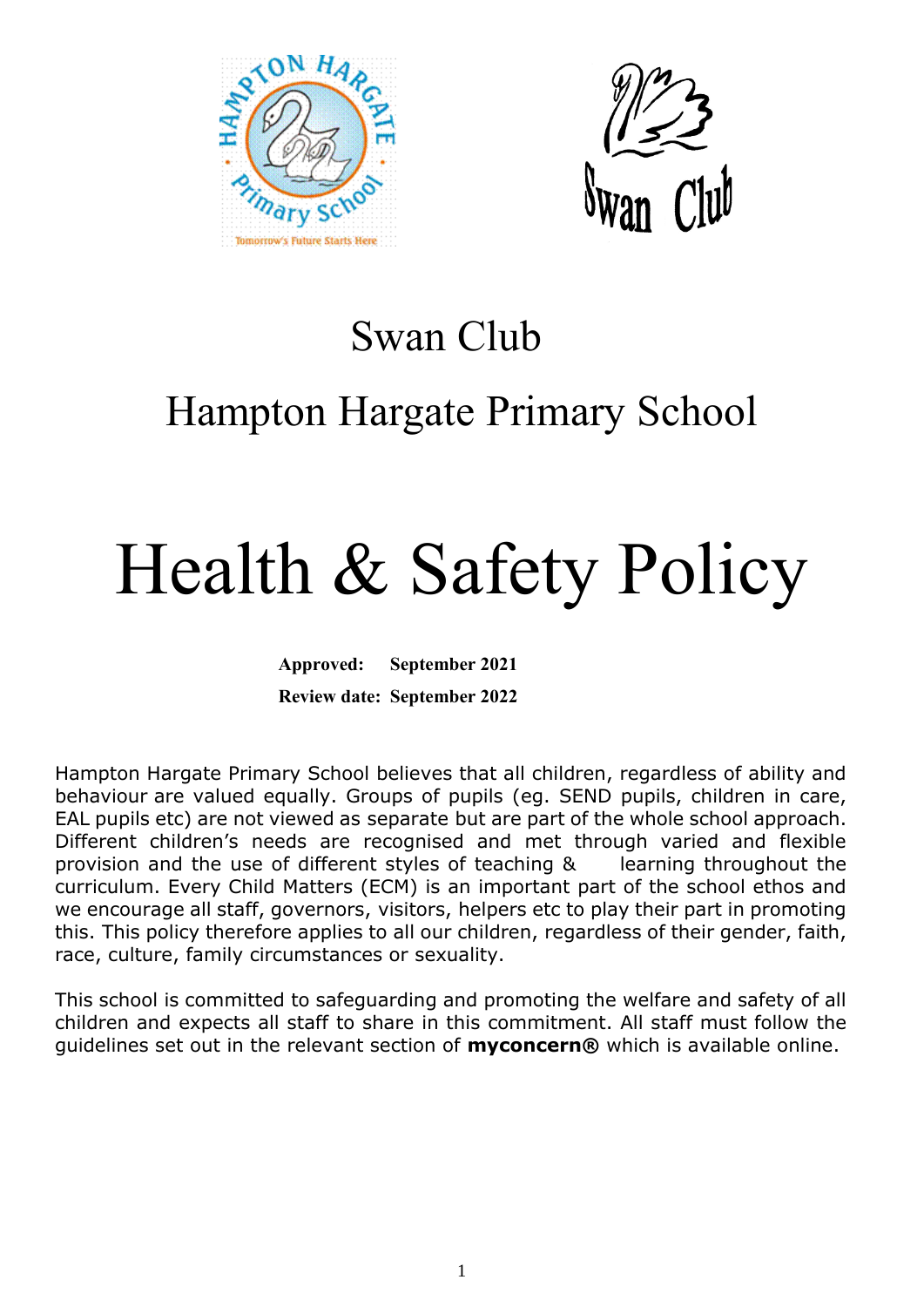**Our Club takes the maintenance of health and safety extremely seriously as a matter of both legal and moral importance. All staff will be familiarised with the provisions contained within this policy as part of their induction and be expected to act in accordance with them at all times.**

#### **The staff will follow the policy of the school and the Health and Safety guidelines of Peterborough City Council.**

The staff aims to ensure the health, safety and welfare of all staff, children, visitors and other individuals who may be affected by the Club's activities and actual existence. The Health and Safety at Work Act 1974 and the Workplace (Health, Safety and Welfare) Regulations 1992 and their associated Approved Code of Practice (ACoP) and guidance will be complied with at all times. The Manager and staff will always strive to go beyond the minimum statutory standards to ensure that health and safety remains the first priority.

The steps below will be actioned as a matter of course:

- Create an environment that is safe and without risk to health.
- Prevent accidents and cases of work-related ill health.
- Use, maintain and store equipment safely.
- Ensure that all staff are competent in the work in which they are engaged.

#### **Responsibilities of the Registered Person (Headteacher), the Manager and Staff**

The identification, assessment and control of hazards within the Club is vital in reducing accidents and incidents. The Manager is responsible for assessing risks to health and safety arising out of the Club's activities and introducing suitable steps to eliminate or control any such risk identified.

It is vital to ensure that health and safety matters are taken seriously by all members of staff and other persons who are affected by the Club's activities. Staff who have been found to have blatantly disregarded safety instructions or recognised safe practices will be subject to the procedures laid out in the Staff Disciplinary Procedures policy.

Hampton Hargate Primary School holds ultimate responsibility and liability for ensuring that the Club operates in a safe and hazard free manner. The school  $-$  along with the Manager  $-$  is responsible for ensuring that staff both understand and accept their responsibilities in relation to health and safety procedures.

The school will ensure that adequate arrangements exist for the following:

• Monitoring the effectiveness of the Health and Safety policy and authorising any necessary revisions to its provisions.

• Providing adequate resources, including financial, as is necessary to meet the Club's health and safety responsibilities.

• Providing adequate health and safety training for all staff.

• Ensuring that all accidents, incidents and dangerous occurrences are adequately reported and recorded (including informing the Health and Safety Executive, and Ofsted, where appropriate).